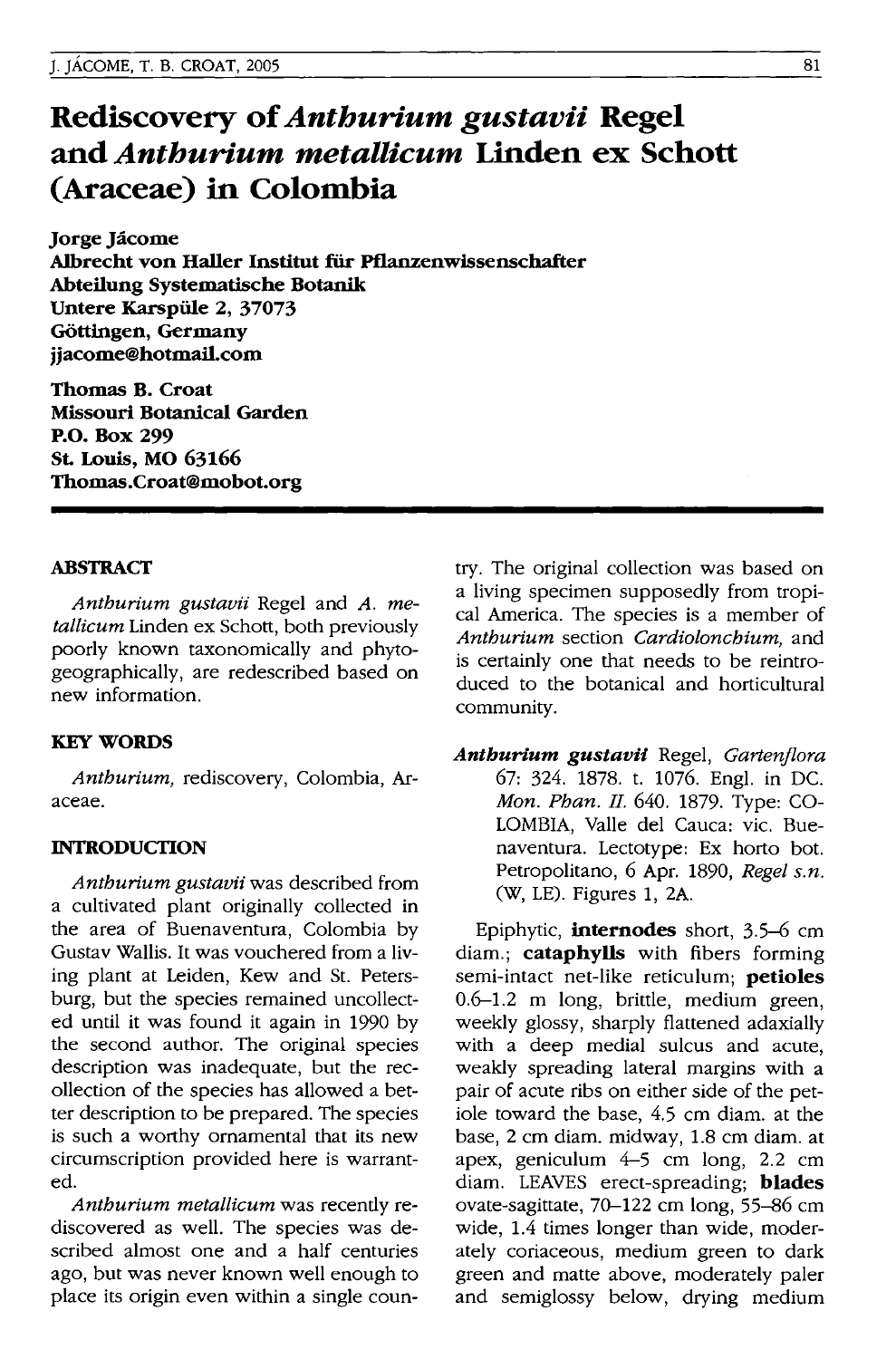

Fig. 1. Anthurium gustavii Regel. (Croat 84137). A. Leaf adaxial surface. B. Leaf abaxial surface and petiole. C. Petiole and petiole sheath. D. Leaf with inflorescence.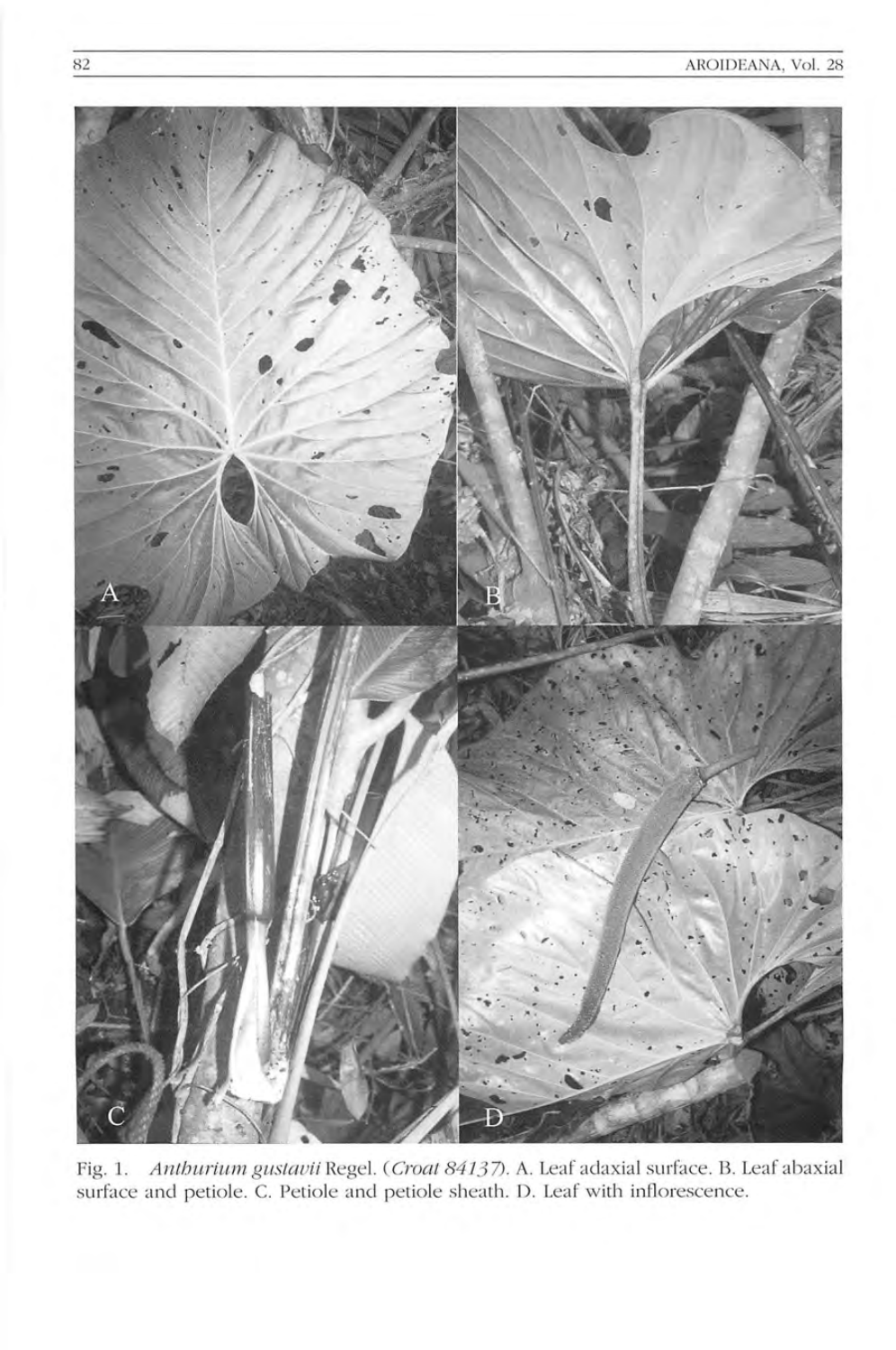

Fig. 2. A. Anthurium gustavii Regel. (Croat 84137). Spadix and spadix cross-section. B-D. Anthurium metallicum Linden ex Schott. (Jácome 3147). B. Herbarium specimen. C. Leaf abaxial surface and inflorescence. D. Herbarium specimen inflorescence.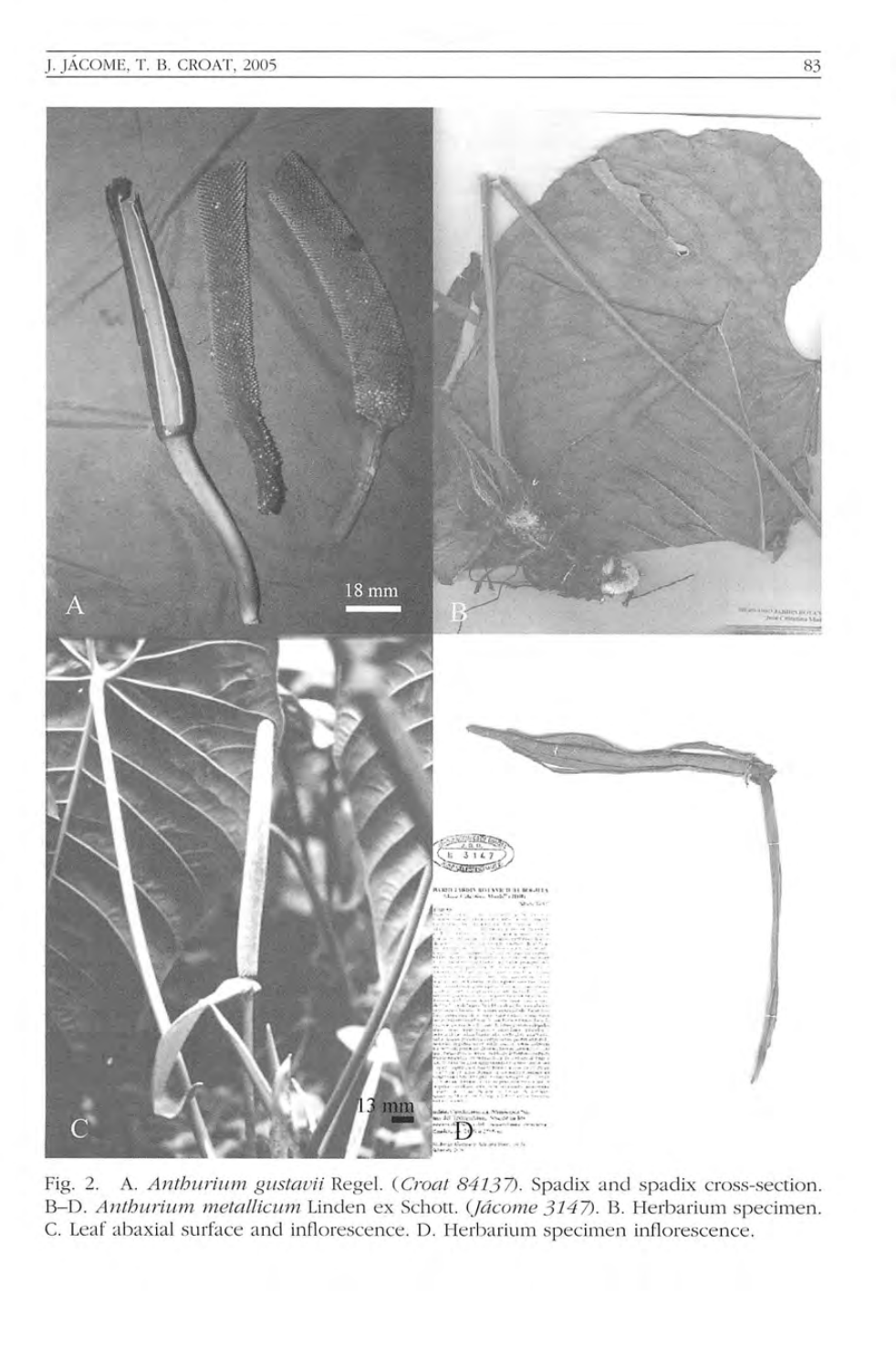grayish green, matte to weakly glossy above, moderately glossy below; anterior lobe 48-89 cm long, margins broadly convex; posterior lobes 13-32 cm long, broadly rounded; sinus hippocrepiform, 15-25 cm deep, 10-26 cm wide; **basal veins** 7- 8 pairs; the Ist- 3rd free to the base; **midrib** narrowly acute and paler above, convex with weak ribs extending down from primary lateral veins and paler below; **primary lateral veins** 9-10 pairs, acute and paler above, acute to bluntly acute and paler below; tertiary veins in part weakly raised below, drying moderately prominulous. INFLORESCENCE stiffly erect, **peduncle** 5-17 cm long, 2.0 cm diam.; **spathe** 28-31 cm long, when furled 2.5 cm diam. at base, 1.8 cm diam. midway, dark violet-purple and thickly ribbed outside, greenish white inside; **spadix** (13-) 30-31 cm long, 2.5 cm diam. at base, 1.8 cm diam. midway, sessile, medium violetpurple, tapered to apex, erect. INFRUC-TESCENCE 58 cm long, 5 cm diam. at base, 3.5 cm diam. midway, 1.5 cm diam. near apex; **berries** red, early emergent.

*Anthurium gustavii* ranges from Colombia (Bolfvar and Choco) to Ecuador (Esmeraldas) from 110-500 m in *Tropical rain forest* (T-rf) life zone (Holdridge *et al., 1971).*  The species is characterized by its persistent net-like cataphyll fibers, huge leaves with sharply sulcate petioles about as long as the blade (to 1.2 m long), large ovate-sagittate, greenish gray-drying blades, and short-pedunculate, short-tapered purplish violet spadix closely enveloped by a ribbed spathe that is purplish violet outside and white within.

The species was first collected by Gustav Wallis in 1867 or 1868, and was described from cultivated material in 1878. Later it was redescribed in *Gartenflora* in 1882. The earliest voucher existing was prepared from a flowering plant in St. Petersburg on April 6, 1890, and is designated here as the lectotype. Another voucher was prepared from an identical living plant at Kew on November 22, 1894, and was illustrated in the *Botanical Magazine (Bot. Mag.* t. 7437. 1895). The species is similar to *Anthurium hodgei* Croat & Oberle, but that species ranges from near sea level to 1300 m and has smaller leaf blades that range to less than 50 cm long.

*Boyle* & *Boyle* 3273 from 760 m elevation in Carchi Province, vicinity N of Lita, may be this species, but its lower blade surface dries matte with finer reticulate venation, whereas *A. gustavii* has lower blade surfaces drying semiglossy with coarser reticulate veins.

*Cuadros* 3657 from Bolivar Department in Colombia differs from the material in Ecuador in having blades that dry matte and dark yellow-brown on the lower surface rather than semiglossy and yellowgreen, but it otherwise appears to match the Ecuadorian material, and is included here under specimens examined.

Specimens examined-ECUADOR. Esmeraldas: San Lorenzo Cantón, Parroquia Ricaurte, centro Pambilar, 1°08'N, 78°36'w, 500 m, *Aulestia* & *Aulestia* 996 (QCNE); Lita-San Lorenzo, along side rd. W to Rio Tulubi, departing main rd. at 33.4 km W of Gasolinera San Lorenzo, 5.6 km W of main Hwy., 1°05' 12"N, 78°38'33''W, 110 m, 17 July 2000, *Croat et al.* 84137 (MO). CO-LOMBIA. **Bolivar:** Serrania de San Lucas, Vereda La Libertad, 150 m, 19 July 1987, *Cuadros* 3657 (MO). **Choco:** Pueblo Rico-Istmina, along Quebrada Antón, 15 km W of Santa Cecila, 6 km W of Choc6-Risaralda border, ca. 20 km E of Playa del Oro, along steep trail up hogback ridge beginning at Wend of bridge, 5°20'30"N, 76°13'45''W, 240-350 m, 23 Feb. 1990, *Croat* 70959  $(MO)$ .

*Cultivated plants.* Type of *Bot. Mag.* t. 7637, Kew Gardens, 22 Nov. 1896, and 13 Jan. 1910, native of the vic. of Buenaventura, Cauca Province, Colombia, *N.E. Brown s.n.* (K).

*Anthurium metallicum* Linden ex Schott, *Prodr. Syst. Aroid.* 506. 1860. Type: COLOMBIA, Schott drawing #643-645, Nicolson, D. H. 1984. *Alphabetical index to Schott's lcones Aroideae and Reliquiae.* IDC AG, Zug, Switzerland. Figures 2B-2D.

Terrestrial to hemiepiphytic herb; stems